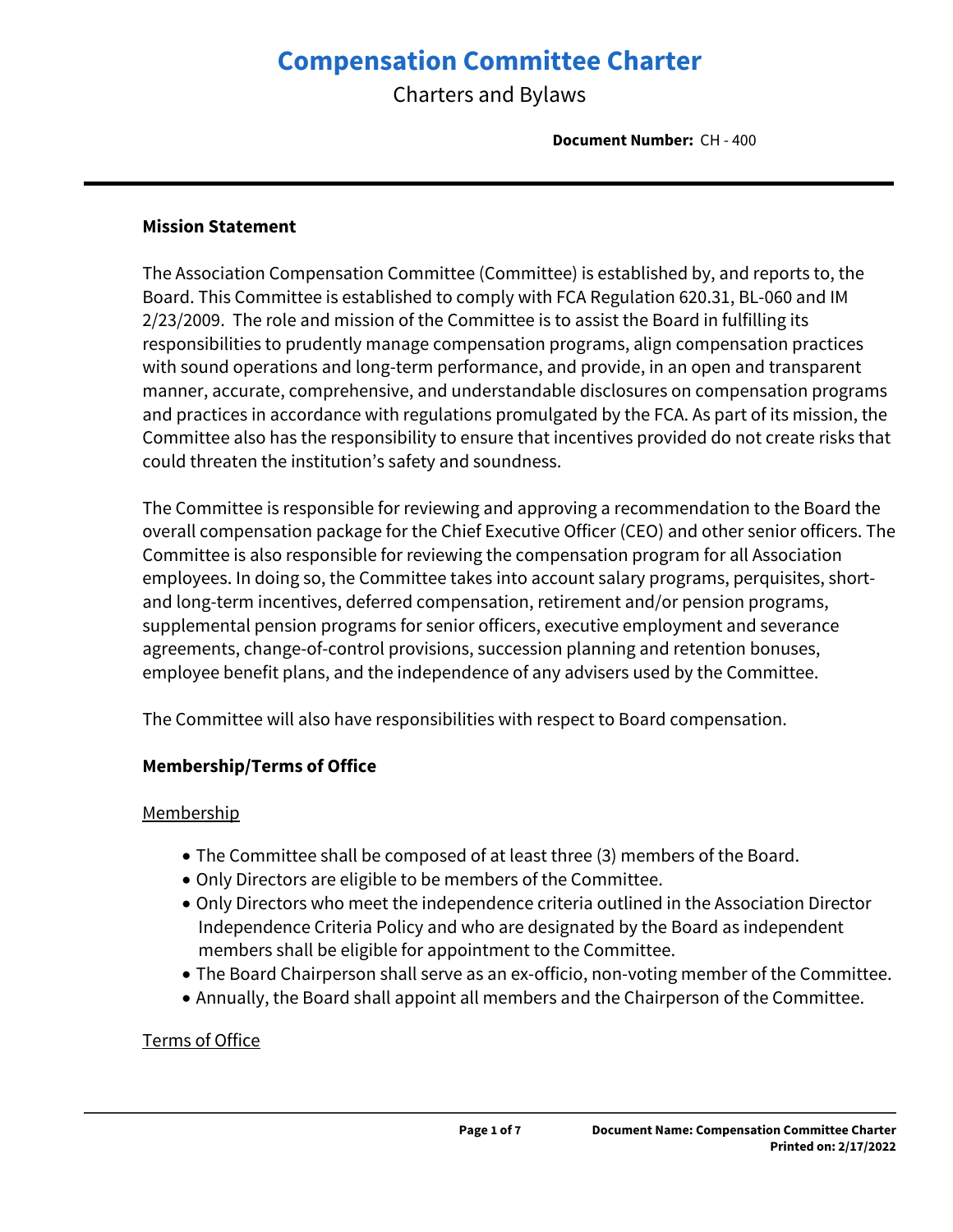• The term of office for each position on the Committee shall be for one (1) year. The Board, upon recommendation of the Committee or otherwise, may remove any Committee member at any time.

# **Meetings**

- The Committee will meet at least twice a year and at such additional times as may be necessary to carry out its responsibilities.
- Committee meetings typically will be held in connection with regularly scheduled meetings of the Board, and any Board member may attend any meeting of the Committee.
- Meetings may be called by the Chair of the Committee or the Chair of the Board.
- A majority of the members of the Committee in attendance at a meeting of the Committee shall constitute a quorum.
- Voting will be on a one member-one vote basis, with the Chair and Vice Chair permitted to vote on all matters needing Committee action.
- Directors who are not members of the Committee can attend meetings of the Committee.
- Meeting agendas will be prepared and provided in advance to Committee members, along with appropriate briefing materials.
- Minutes of all Committee meetings, including attendance, will be prepared and approved by the Committee. Minutes will be retained for at least three (3) fiscal years. Minutes will provide sufficient detail on reasons for decisions to avoid disputes regarding prior decisions. Committee members will be provided ready access to past minutes of the Committee for purposes of reference or review.

# **Executive Session**

 The Committee may adjourn into executive sessions in order to discuss critical issues without members of management being present.

#### **Responsibilities and Authorities**

In carrying out its mission, the Committee shall have the following responsibilities and authorities:

#### Compensation Philosophy

 Annually review and make recommendations to the Board on the Association's overall compensation philosophy and ensure that this philosophy is conveyed in the annual compensation disclosure. Ensure an appropriate linkage of pay to performance to ensure that total compensation packages are meaningful relative to the Association's long-term financial outcomes.

#### Review of Employee Compensation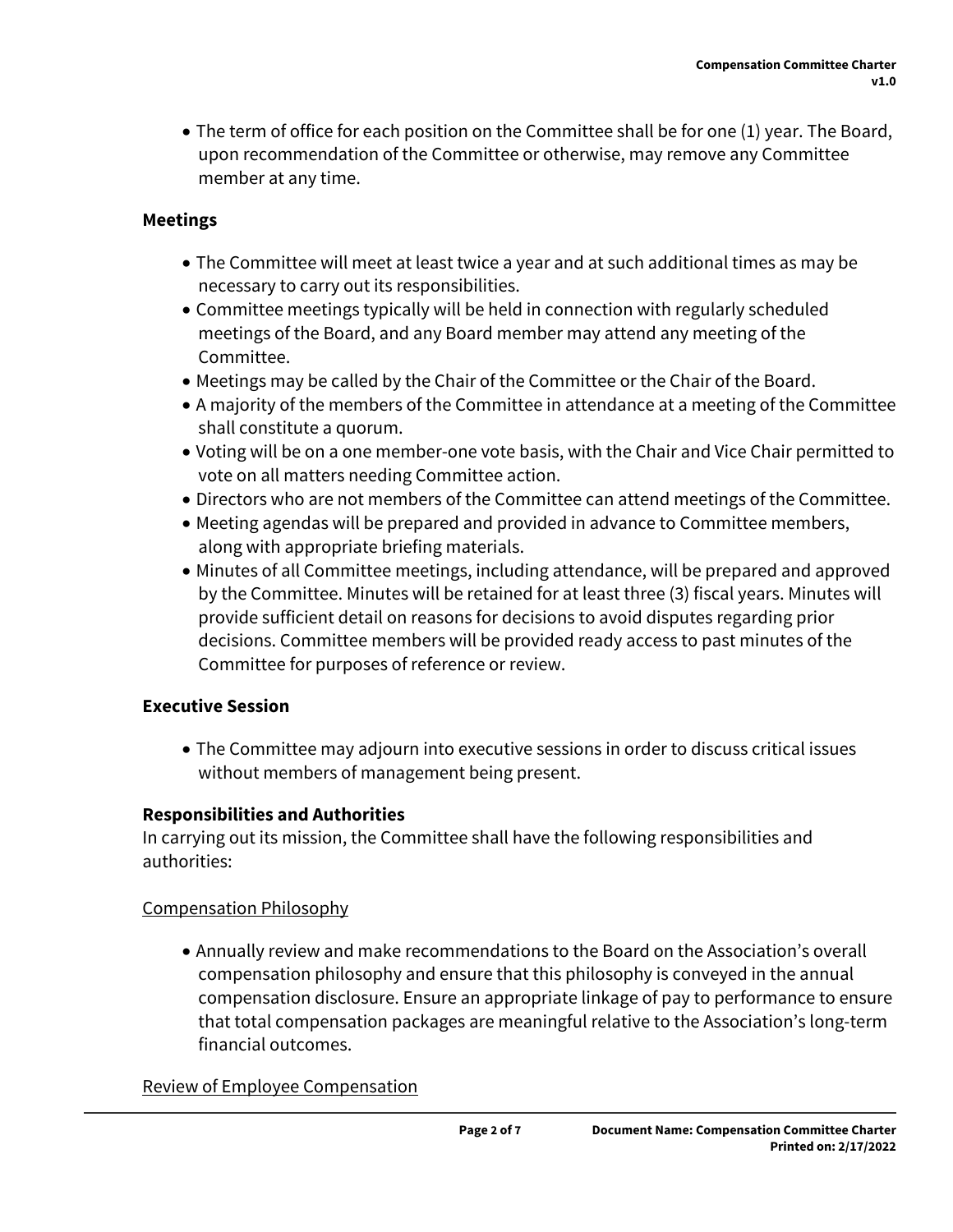Annually review Compensation Policy and Plan for all employees of the Association.

#### CEO Job Responsibilities and Compensation

- Annually, review and make recommendations to the Board on the overall compensation program for the CEO, including base salary, annual incentives, and long-term or retention incentives of the CEO, as applicable.
- Annually, review and evaluate the Job Description and Performance Objectives and Responsibilities of the CEO and make recommendations to the Board.

## Review and Approval of Overall Compensation Program for CEO and Senior Officers

 Annually, review and approve a recommendation to the Board of the overall compensation program for the CEO and other senior officers, including base salary, annual incentives, and retention incentives.

#### Incentives for CEO and Senior Officers

 Carefully evaluate incentive plans for the CEO and other senior officers to ensure that incentive payments are based on the Association's long-term financial performance, are consistent with prudent risk-taking, and produce safe and sound outcomes. Ensure that those incentive plans align the interests of senior officers with the long-term financial health of the Association.

#### Association Employee Salary and Incentive Plans

 Annually review and make recommendations to the Board on base salary plans and annual and long-term incentive plans for all employees of the Association. Carefully evaluate incentive plans to ensure that incentive payments are based on the Association's long-term financial performance, are consistent with prudent risk-taking, and produce safe and sound outcomes. Ensure that the incentive plans align the interests of employees with the long-term financial health of the Association.

#### Director Compensation

- Review and make recommendations to the Board on director compensation periodically as appropriate. Directors should be compensated appropriately for carrying out their fiduciary duties and responsibilities. Appropriate compensation is also critical in helping attract qualified individuals to serve as directors. In reviewing and recommending any changes to the director compensation, the Committee should consider all relevant factors including:
	- o Appropriate reasonable and adequately documented compensation methodology.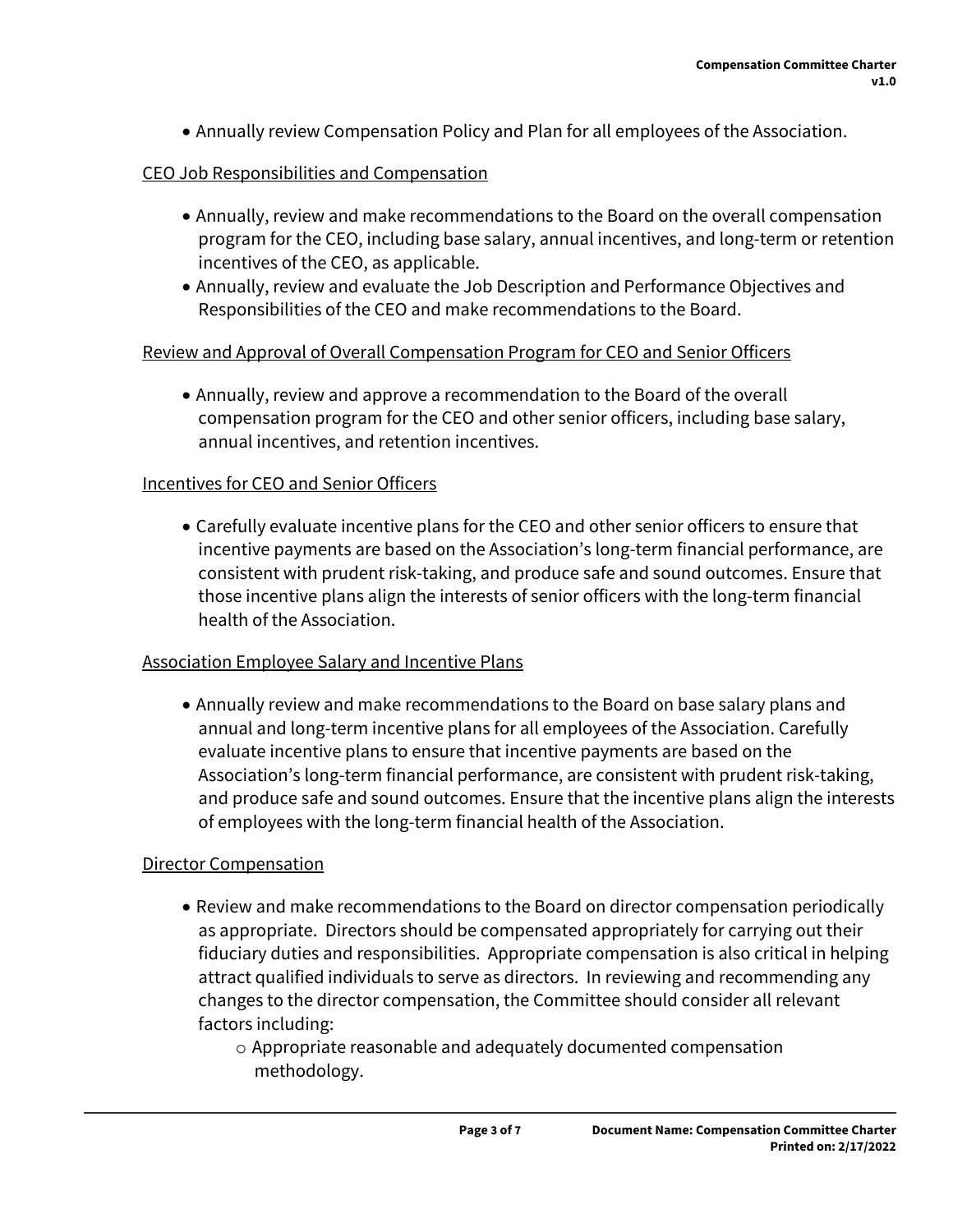$\circ$  Reasonable compensation amounts(s) for time, effort and expertise required for the fulfillment of fiduciary duties.

# Employee Benefits – Provided by Farm Credit Foundations

- Recommend for Board approval the nomination or selection of directors and leadership to serve on the Farm Credit Foundation board of directors and plan sponsor Committee as needed.
- Review as needed the welfare and benefits provided to the Association executives and employees through Farm Credit Foundations programs (taking into account any such benefits provided outside of such programs) to ensure that the same conform to and support the Association's total compensation philosophy.
- Advise the Board of the financial impact to the Association of any changes made to such benefits and recommend any input to be provided regarding the same.
- Ensure that retirement benefits are appropriate and not excessive in light of bonus programs and other compensation already paid to executives.
- Ensure that pension programs are appropriately structured to attract, retain, and reward staff and that pension programs are appropriately funded. Understand key assumptions used to calculate compensation and pension plan obligations and the sensitivity of the Association's financial exposure to such assumptions.

# Human Resources

- Oversee policies regarding human resources, including the management succession policy, and annually, or as otherwise appropriate, review and make recommendations to the Board. Recommending for Board approval and monitoring implementation of the Association's human capital plan which will include the following.
	- o Description of the Association's workforce and leadership.
	- $\circ$  An assessment of the strengths and weaknesses of the Association's workforce and leadership.
	- $\circ$  A description of the Association's workforce and leadership succession programs.
	- $\circ$  Association strategies for ensuring diversity and inclusion within then workforce and leadership.

# Compensation Disclosure

 Review and approve the compensation disclosure information that is included in the annual financial reports or Association Annual Information Statement (AMIS) and ensure that disclosures are made in an open and transparent manner and provide accurate, comprehensive, and understandable information on programs and practices in accordance with FCA regulations.

# Liabilities/Metrics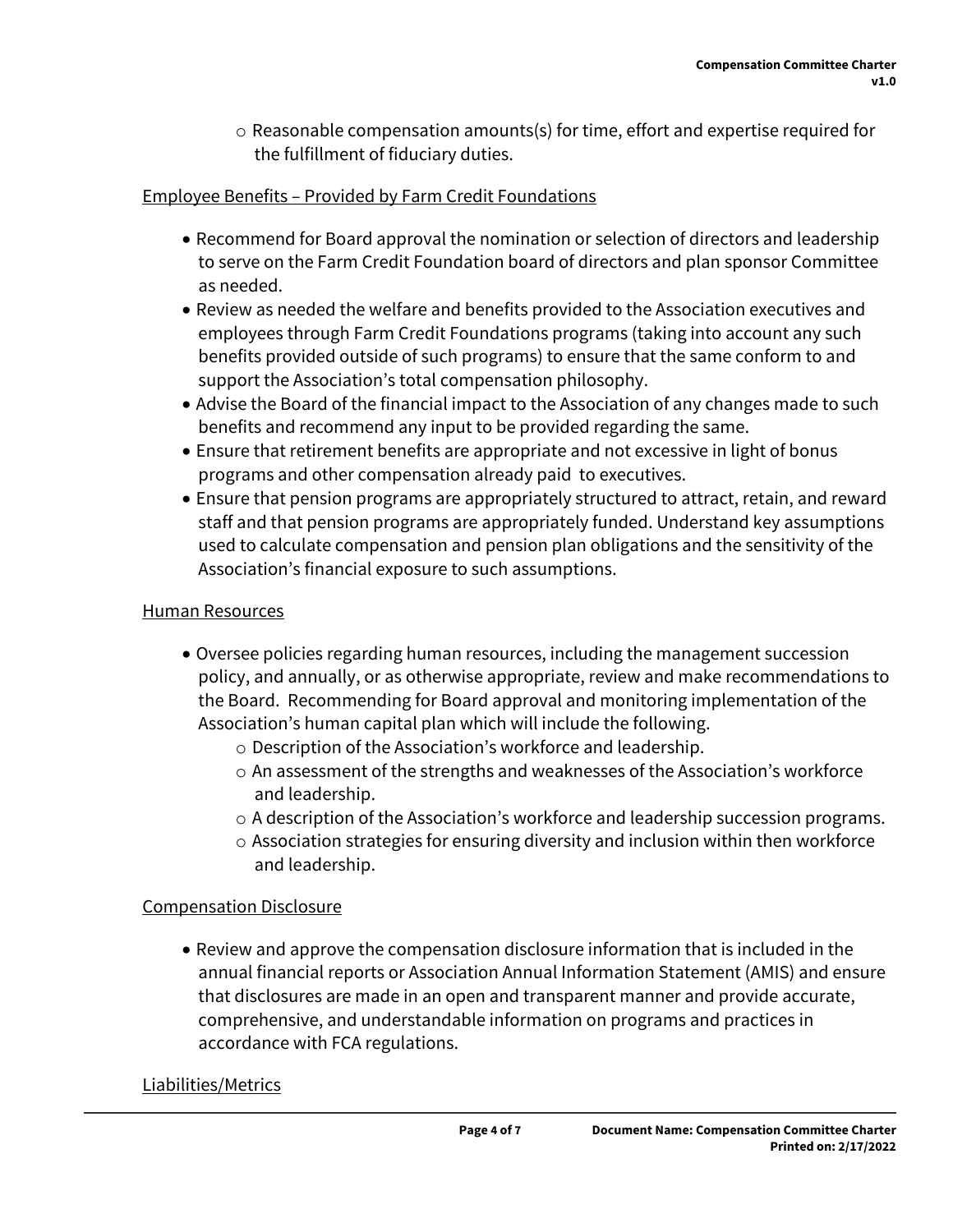Fully analyze and justify the long-term liability to the Association in developing compensation packages and fully understand the financial commitment and total costs to the Association. Utilize appropriate metrics to fully understand the potential financial outcomes of the compensation package as it pertains to the CEO and individual senior officers.

# Communication and Collaboration

- Communicate and collaborate effectively with the CEO and other senior officers and managers (particularly those with Human Resources or risk management responsibilities) so that the flow of information between the Committee and management is not impeded. The Committee Chair is authorized to be the key contact between the Committee and management and between the Committee and the Board.
- The Committee Chair, in his/her discretion, may brief the Board Chair and advise him/her of any key decisions of the Committee in advance so that the Board is prepared to deal with the issue(s) when the Board meets.
- The FCA expects the Compensation Committee to provide prompt notice to FCA of any material changes in the institution's compensation program and to then disclose this information to the institution's shareholders in a timely manner.

# Outside Professionals

 Consult with, or employ as needed, professionals and/or external legal counsel who (i) report directly to the Committee, (ii) are independent of senior management, and (iii) bring the necessary perspective and expertise to work directly with the Committee on compensation-related issues.

# Access to Advisers, Resources, and Personnel

 Have direct access to any external advisers that management of the Association uses on compensation programs or practices and to institution resources and personnel, particularly senior officers and managers with human resources responsibilities, to obtain needed information and gain the best overall understanding of the compensation program.

# Compensation Committee Training

 Annually establish a schedule of training for the Committee and make other appropriate training opportunities available to Committee members. It is the Board's responsibility to ensure that Committee members receive adequate training from professionals on compensation trends and updates, including the tax, accounting and legal implications of compensation programs. Committee members should strive to attend such training.

# Self-Evaluation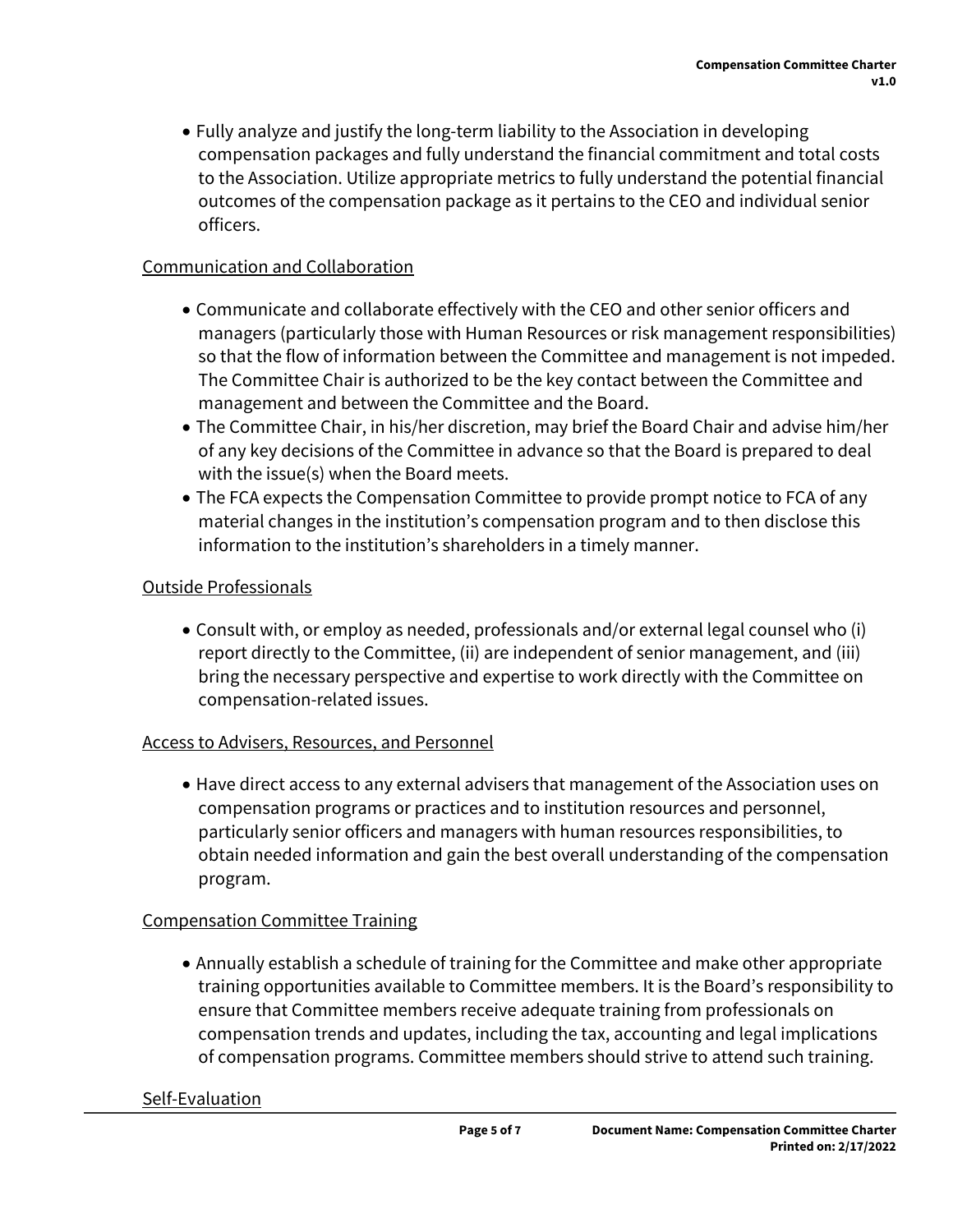Perform an annual self-evaluation of the Committee's performance and communicate the results of the self-evaluation to the Board.

#### **Resources**

The Committee shall have the authority to engage and authorize expenses, whether budgeted or unbudgeted, for independent counsel and other external advisers as the Committee deems necessary to carry out its duties. This may include the engagement and/or termination of any compensation consultants utilized to assist in evaluating the compensation, or compensation related issues, of the CEO, senior officers, or employees.

The Committee shall have the authority to use reasonable amounts of time of the Association staff to assist in the performance of its responsibilities, including the recording and preparation of Committee minutes.

#### **Committee Charter**

Annually, or as otherwise appropriate, the Committee shall review the Committee Charter and recommend that the Board reaffirm or amend the Committee Charter.

#### **Reporting**

The Committee will prepare meeting minutes and report to the Board work performed by the Committee to discharge its responsibilities and authorities.

The Board Secretary is available to the Committee to record and prepare the minutes.

Ensure that the Board is kept informed of substantial or exceptional matters or developments pertaining to major areas of responsibility and, if decision making is involved or a recommendation is developed, report on the process followed, the options considered, and the rationale used to support the Committee's decision or recommendation.

#### **Editors:**

| Name:         | Email:                         |
|---------------|--------------------------------|
| Kim Ronquillo | Kim.Ronquillo@farmcreditnm.com |